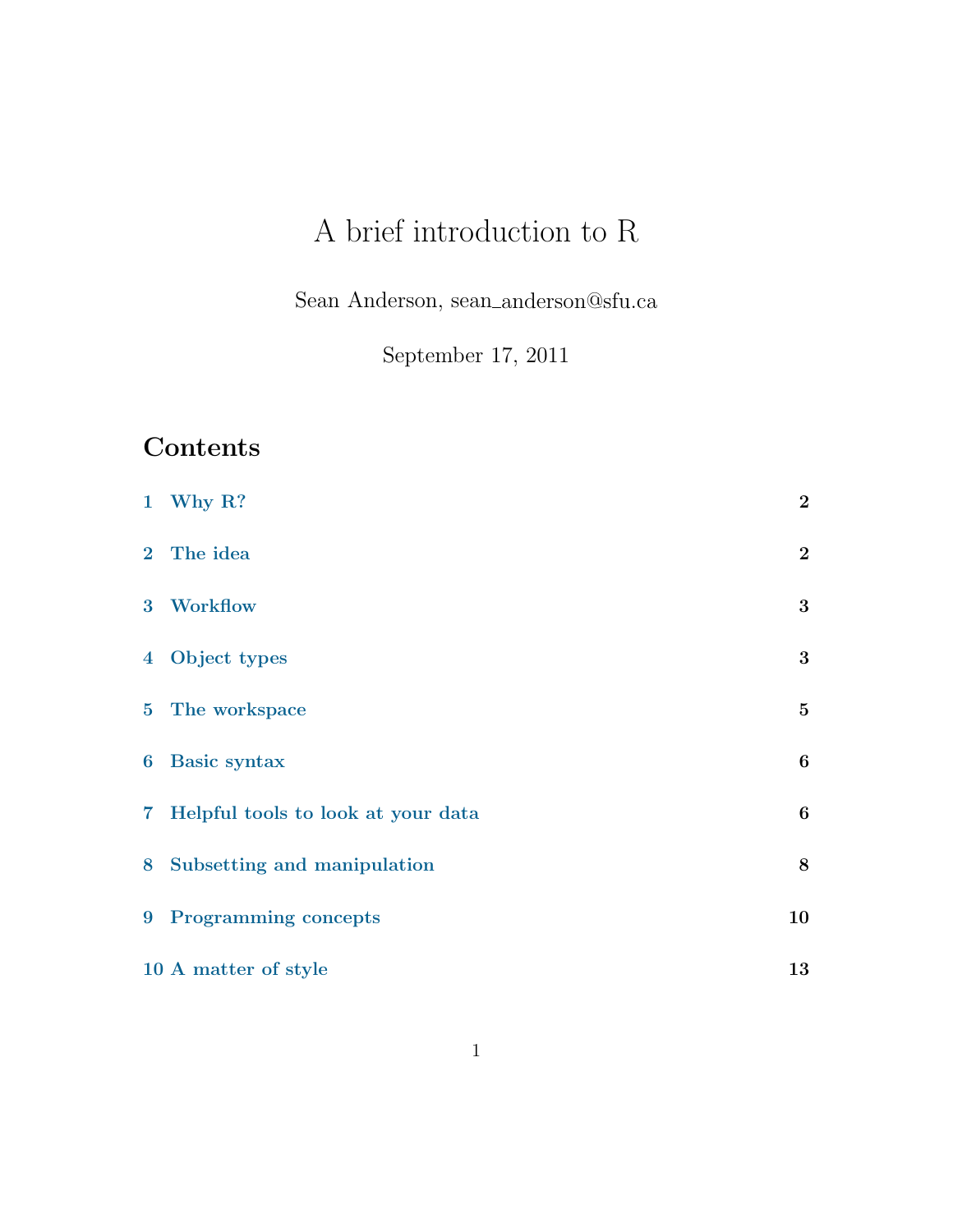| 11 Reading data in  | 14 |
|---------------------|----|
| 12 Getting data out | 15 |
| <b>13 Packages</b>  | 15 |
| 14 Getting help     | 16 |
| 15 Basic plotting   | 17 |

# <span id="page-1-0"></span>1 Why R?

R is scriptable, reusable, sharable. By using it you document your analyses for yourself and for others, which creates reproducible research. This is a good thing. R is open-source (meaning it's free to use) and has quickly become the standard for data analysis around the world. Additionally, R now tends to have the best and most current statistical packages available.

R has a steep initial learning curve but enormous longterm gains and your pace of learning will accelerate through time if you stick with it. You will find that there is always more to learn about R. The time, effort and quantity of code it will take you to accomplish tasks will hopefully dramatically lessen as you progress.

# <span id="page-1-1"></span>2 The idea

R is an "object-oriented programming language" (and as programming languages go, a relatively straightforward one!). The idea is that "objects" take on values. You can manipulate those objects as need be. You can add values to them, feed values between objects, and get values back out. Each object carries values of certain types (called a "class"). An object might represent a single number, a series of numbers, or a mixture words and numbers, or a function that does something like return an average of a series of numbers, for example.

These objects are given a name. In R, these object names must start with a letter of the alphabet and can then consist of letters, numbers, underscores, and periods.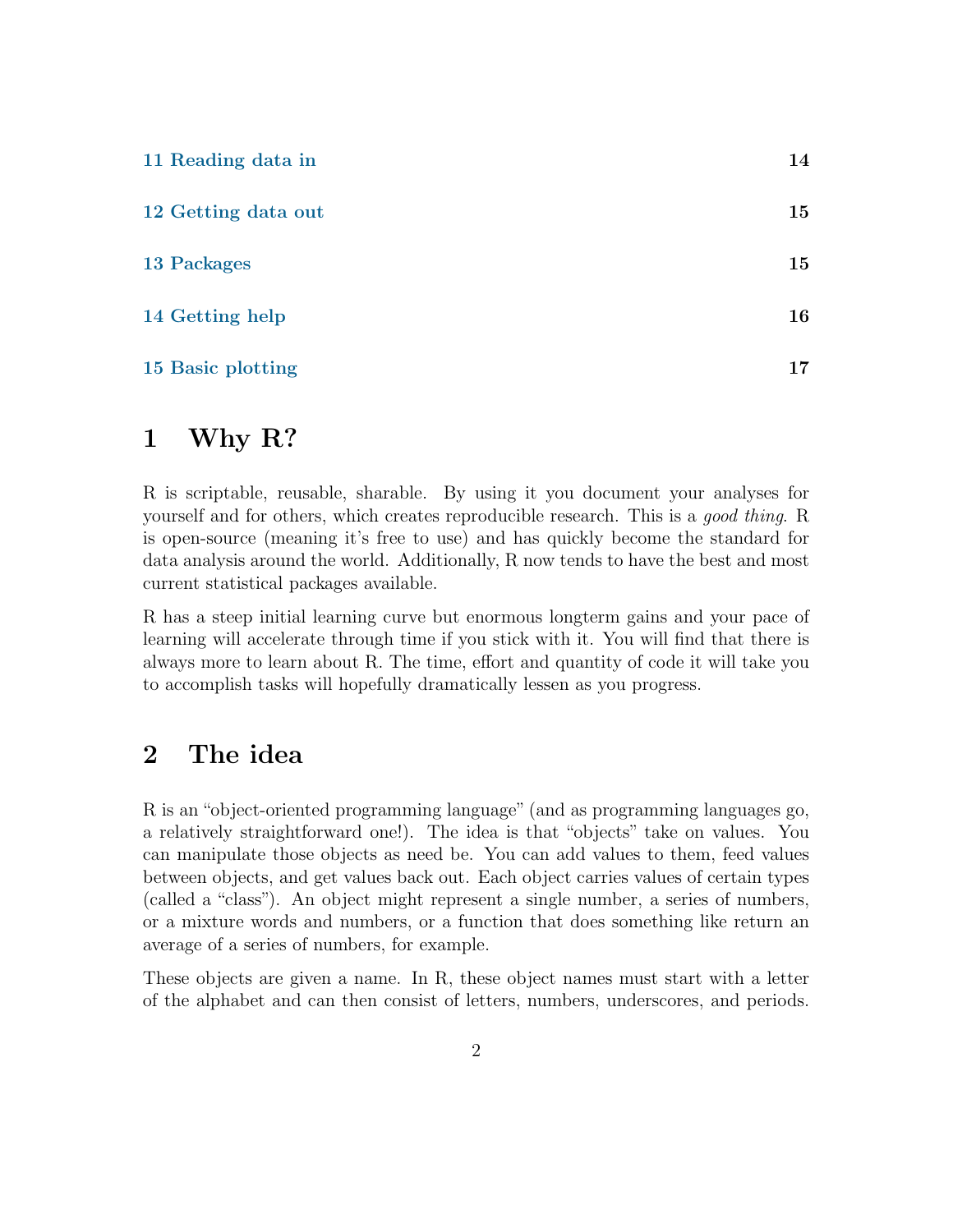Keep in mind that capitalization counts.

# <span id="page-2-0"></span>3 Workflow

There are two main ways you will interact with R: interactively and through scripts that you save (plain text files containing lines of code). Typically you will build code by trying it interactively and then save what works in a script. You'll probably find it easiest to code more complicated operations directly in a script. That script provides documentation of what you have done, can be modified and reused in the future, and can be passed on to others who want to repeat your analysis.

Generally, you'll find it easiest if you set up your desktop so you can view at least one script file and your "console" (where you type the interactive commands) on the screen at once. Since vertical space is usually at a premium, you might want to consider having one beside the other. Some text editors will let you open two or more files beside or on top of one another. You might find this helpful when your scripts get more complicated. Most good text editors will allow you to send lines of code directly to R from your script. If you're not already familiar with a program for working with R, RStudio is a good program to try.

The important message here is that if you care about what you're typing in the console and want to be able to repeat it then save it in a script!

# <span id="page-2-1"></span>4 Object types

R has a number of object classes that you'll come across frequently. Here are some of the basic classes that are good to know along with examples:

character "hello"

numeric 999

logical TRUE or FALSE

vector multiple character, numeric, or logical values: c("one", "two") or c(1, 2) or c(TRUE, FALSE)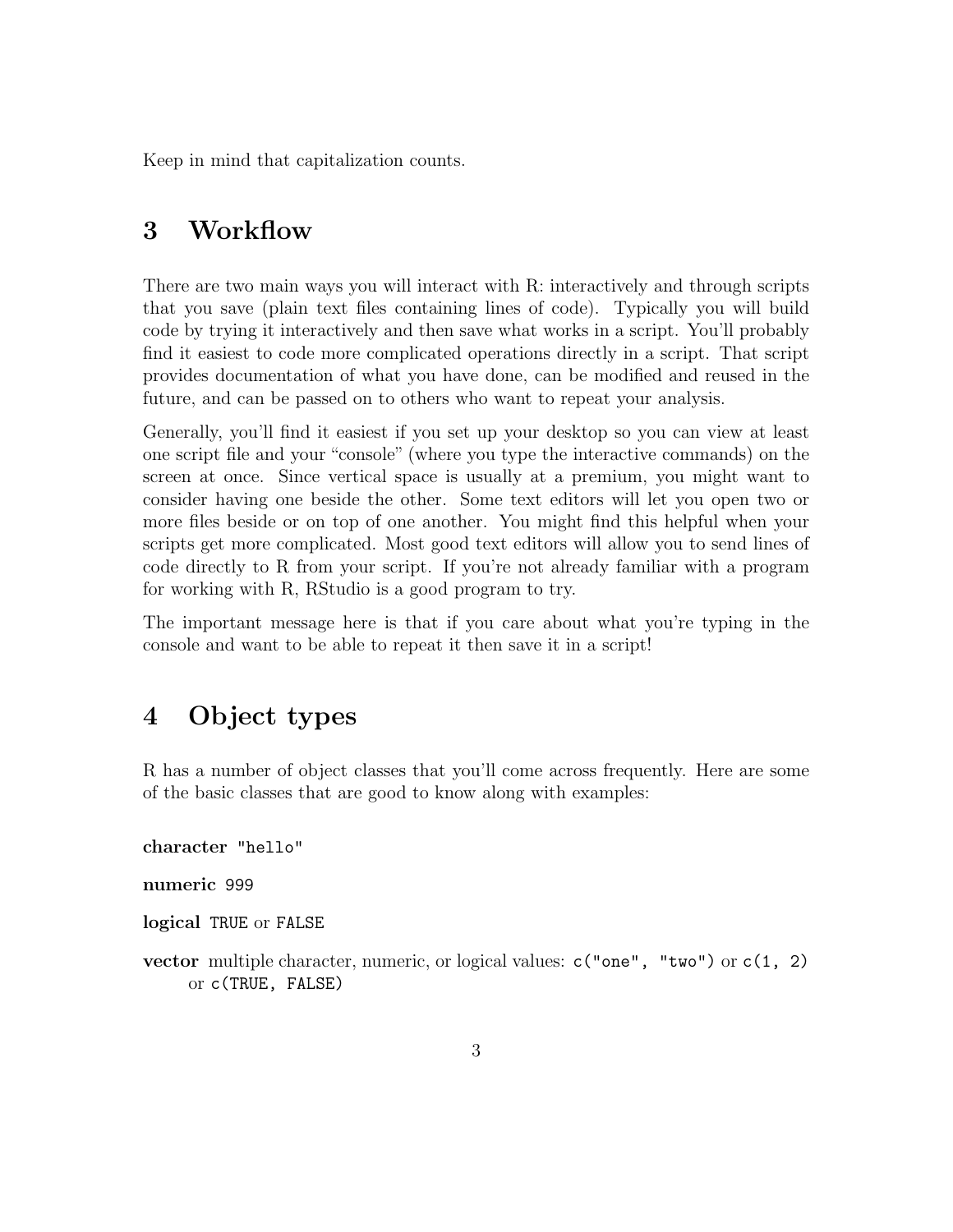array or matrix Arrays are numeric vectors in multiple dimensions. A matrix (what you will most often see) is a two dimensional array.

```
> m \le matrix(data = c(1, 2, 3, 4), ncol = 2)
> m
    [,1] [,2][1,] 1 3[2,] 2 4
```
data.frame Data frames can contain multiple vector types (e.g., numeric, character, logical) in column format. You can think of them as a matrix in which different columns can contain different classes of vectors. They are a common and useful object type.

```
> d \leq data.frame(col1 = c(1, 2), col2 = c("species1", "species1"))
> dcol1 col2
1 1 species1
2 2 species1
```
list Lists can contain any combination of object types — for example a data frame, a vector, and a character vector.

```
> 1 \leftarrow list()> l[[1]] <- d
> 1[[2]] \leftarrow c(1, 2, 3)> l[[3]] <- "hello"
> 1[[1]]
  col1 col2
1 1 species1
2 2 species1
[[2]]
[1] 1 2 3
[[3]]
[1] "hello"
```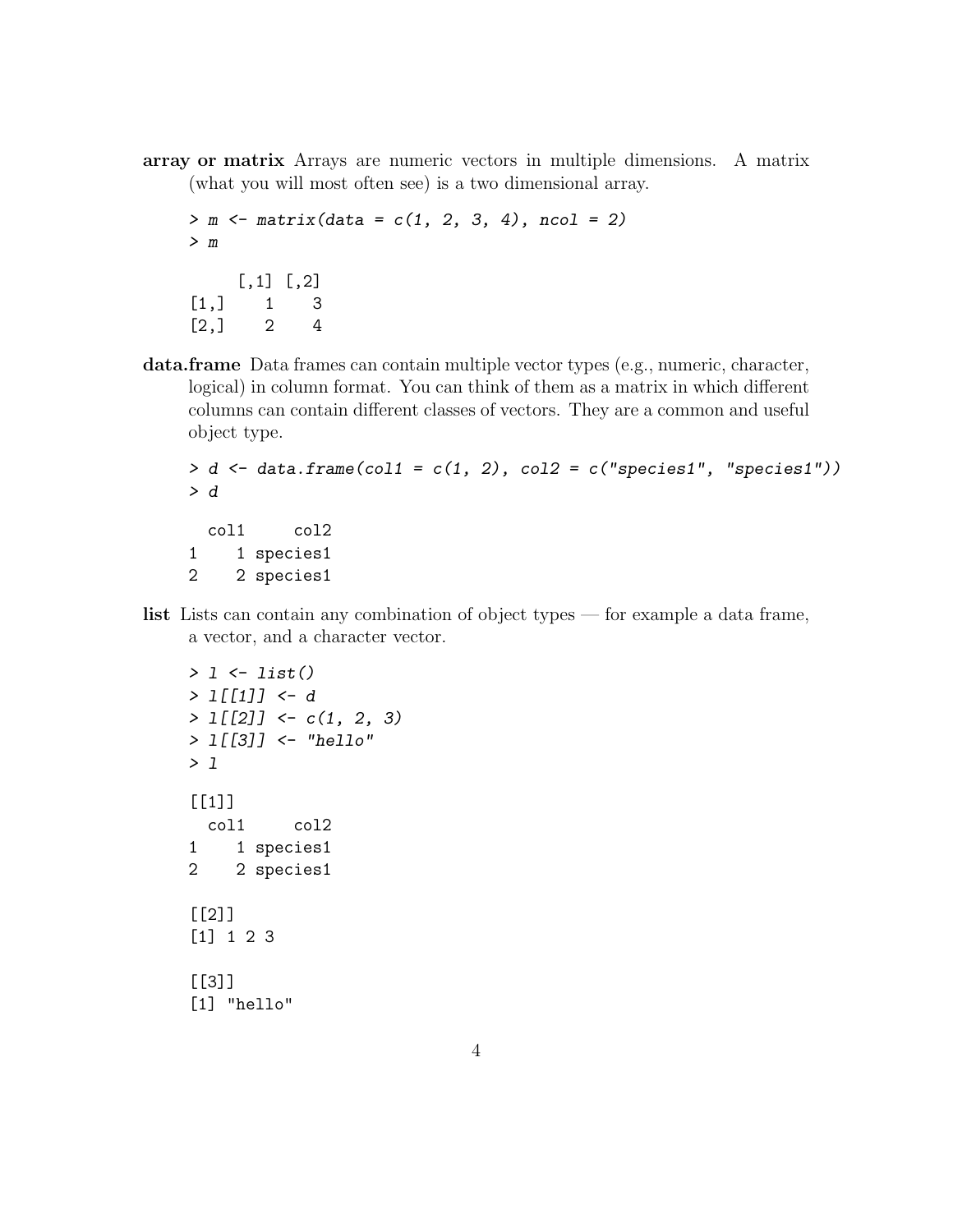factor A factor is a vector of character objects with an underlying numeric value. They can be ordered or unordered. You might find these the most confusing at first. They can be useful for building models or plotting when the order of categorical values matters. (As straight character vectors they would be sorted alphabetically.)

```
> x \leftarrow c(1, 2, 3)> factor.x \le factor(x, levels = 1:3)
> levels(factor.x) <- c("low", "medium", "high")
> as.numeric(factor.x)
[1] 1 2 3
> levels(factor.x)
[1] "low" "medium" "high"
```
There are other standard object formats (such as timeseries, equations, and functions), but we won't go into these at this point. With the work we (ecologists, or maybe even most scientists) do, most of the time you'll find yourself working with data frames or vectors of numbers.

# <span id="page-4-0"></span>5 The workspace

In R, a "workspace" contains a group of objects. The most common workspace will be the global workspace. To see all the objects in your global workspace you can use the ls() command:

 $> 1s()$ 

 $[1]$  "d" "factor.x" "l" "m" "x"

You can remove an object with the  $rm)$  command. You can remove all global objects with  $rm(list = ls())$ 

```
> rm(factor.x)
> rm(list = ls())> 1s()
```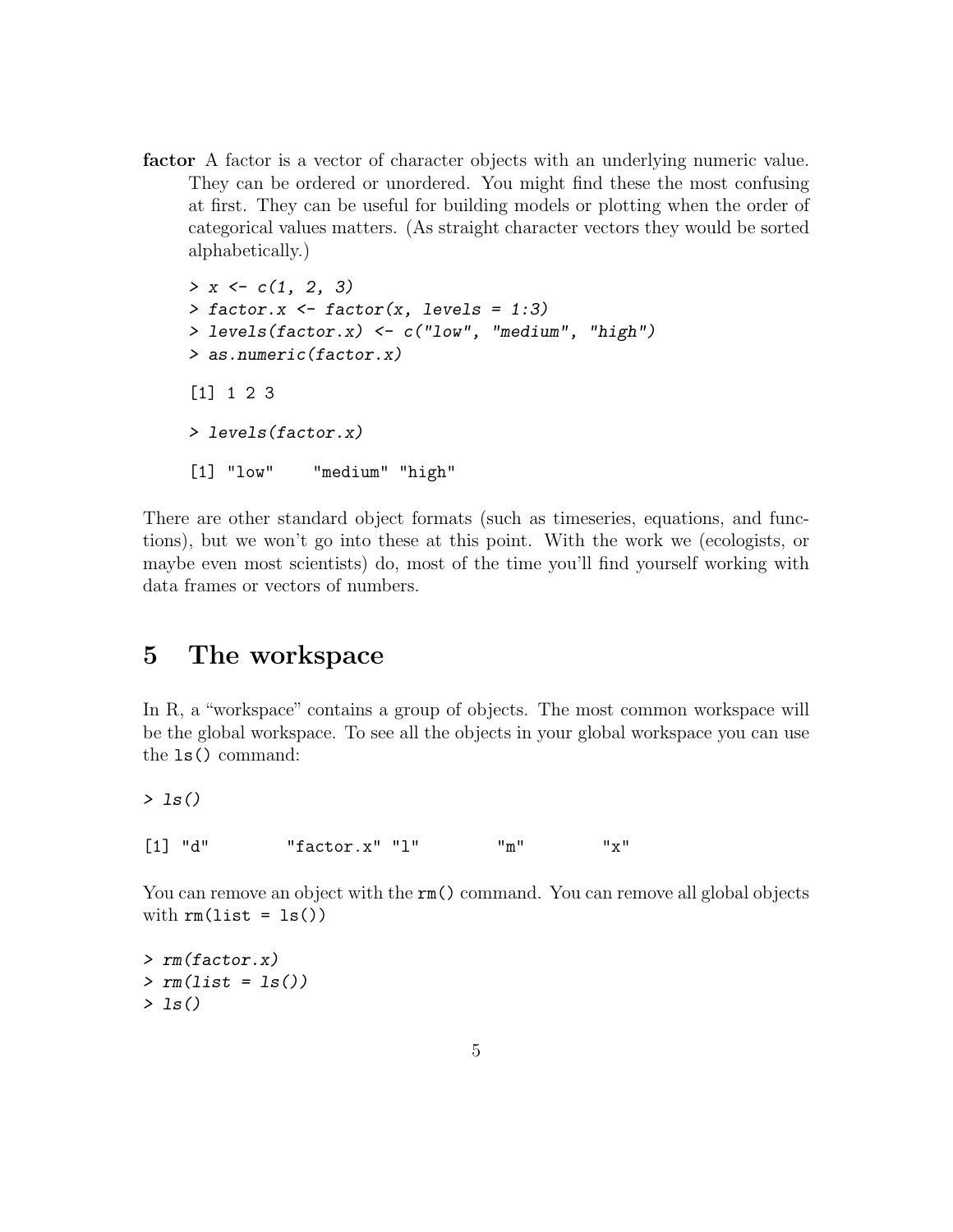character(0)

### <span id="page-5-0"></span>6 Basic syntax

The basic syntax to work with R is surprisingly simple. How you put it all together to do what you want is where it gets fun. Here are the symbols you'll need to know the meaning of:

- <- This means assign a value to the object the arrow points to. There are other ways to assign values, but  $\leq$  is generally accepted as the best practice. (e.g.  $a \leftarrow 2$
- = Most often used when "calling" a function to tell the function what values to use.  $(e.g. plot(1, 1, xlab = "My x-axis label"))$
- ~ Most often used in equations to relate the dependent to the independent variables.  $(e.g. \ln(y \sim x))$
- $\Rightarrow$   $\leq$   $\geq$   $\leq$  Equal to, less than, greater than, and so on.
- + / \* ^ Subtract, add, divide, multiply, raise to a power.
- \$ Its most frequent use is to let you access a column in a data frame by its name. (e.g. my.data.frame\$column.name)
- [] Lets you access indexed values of a vector, matrix, or data frame. (e.g. my.vector[1]) We'll come back to this.
- [[]] Lets you access indexes of a list. (e.g. mylist[[1]])

# <span id="page-5-1"></span>7 Helpful tools to look at your data

head Shows you the first six rows of your data by default. Very useful when your data is long. Also see tail().

> head(iris)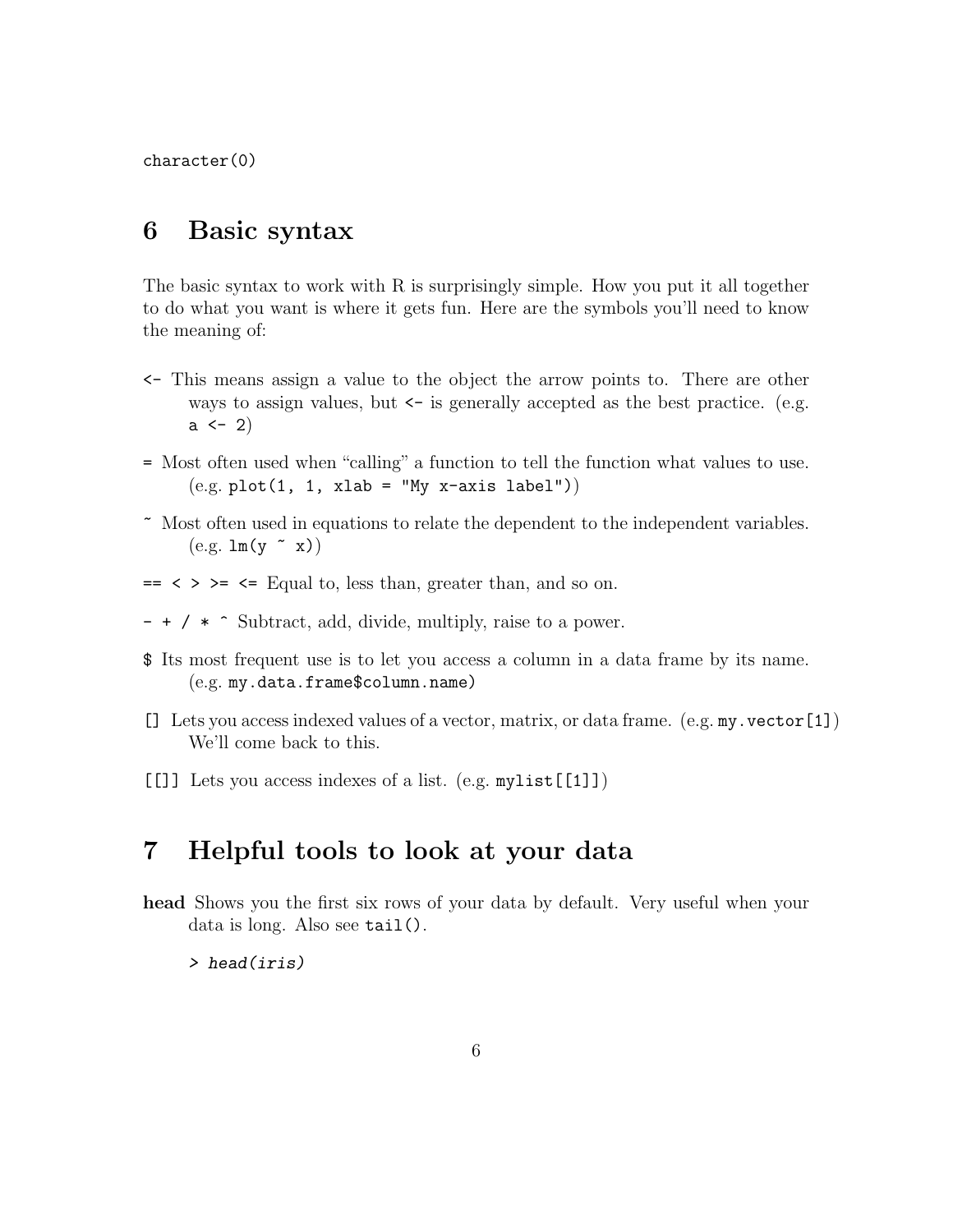|                             |     |     | Sepal.Length Sepal.Width Petal.Length Petal.Width Species |               |              |
|-----------------------------|-----|-----|-----------------------------------------------------------|---------------|--------------|
| $\mathbf{1}$                | 5.1 | 3.5 | 1.4                                                       | $0.2^{\circ}$ | setosa       |
| $\mathcal{D}_{\mathcal{L}}$ | 4.9 | 3.0 | 1.4                                                       |               | $0.2$ setosa |
| 3                           | 4.7 | 3.2 | 1.3                                                       |               | $0.2$ setosa |
| 4                           | 4.6 | 3.1 | 1.5                                                       |               | $0.2$ setosa |
| 5                           | 5.0 | 3.6 | 1.4                                                       |               | $0.2$ setosa |
| 6                           | 5.4 | 3.9 | 1.7                                                       |               | $0.4$ setosa |

names Gets the names of an object; most often this will be the column names of a data frame.

> names(iris)

> str(iris)

[1] "Sepal.Length" "Sepal.Width" "Petal.Length" "Petal.Width" "Species"

summary Summarizes information about your object. The output will vary depending on your object type.

> summary(iris[, 1:2])

Sepal.Length Sepal.Width Min. : 4.300 Min. : 2.000 1st Qu.:5.100 1st Qu.:2.800 Median :5.800 Median :3.000 Mean :5.843 Mean :3.057 3rd Qu.:6.400 3rd Qu.:3.300 Max. :7.900 Max. :4.400

str Show a summary of the structure of your object.

```
'data.frame': 150 obs. of 5 variables:
$ Sepal.Length: num 5.1 4.9 4.7 4.6 5 5.4 4.6 5 4.4 4.9 ...
$ Sepal.Width : num 3.5 3 3.2 3.1 3.6 3.9 3.4 3.4 2.9 3.1 ...
$ Petal.Length: num 1.4 1.4 1.3 1.5 1.4 1.7 1.4 1.5 1.4 1.5 ...
$ Petal.Width : num 0.2 0.2 0.2 0.2 0.2 0.4 0.3 0.2 0.2 0.1 ...
$ Species : Factor w/ 3 levels "setosa", "versicolor",..: 1 1 1 1 1 1 1 1 1 1
```
unique Show the unique instances of values within an object.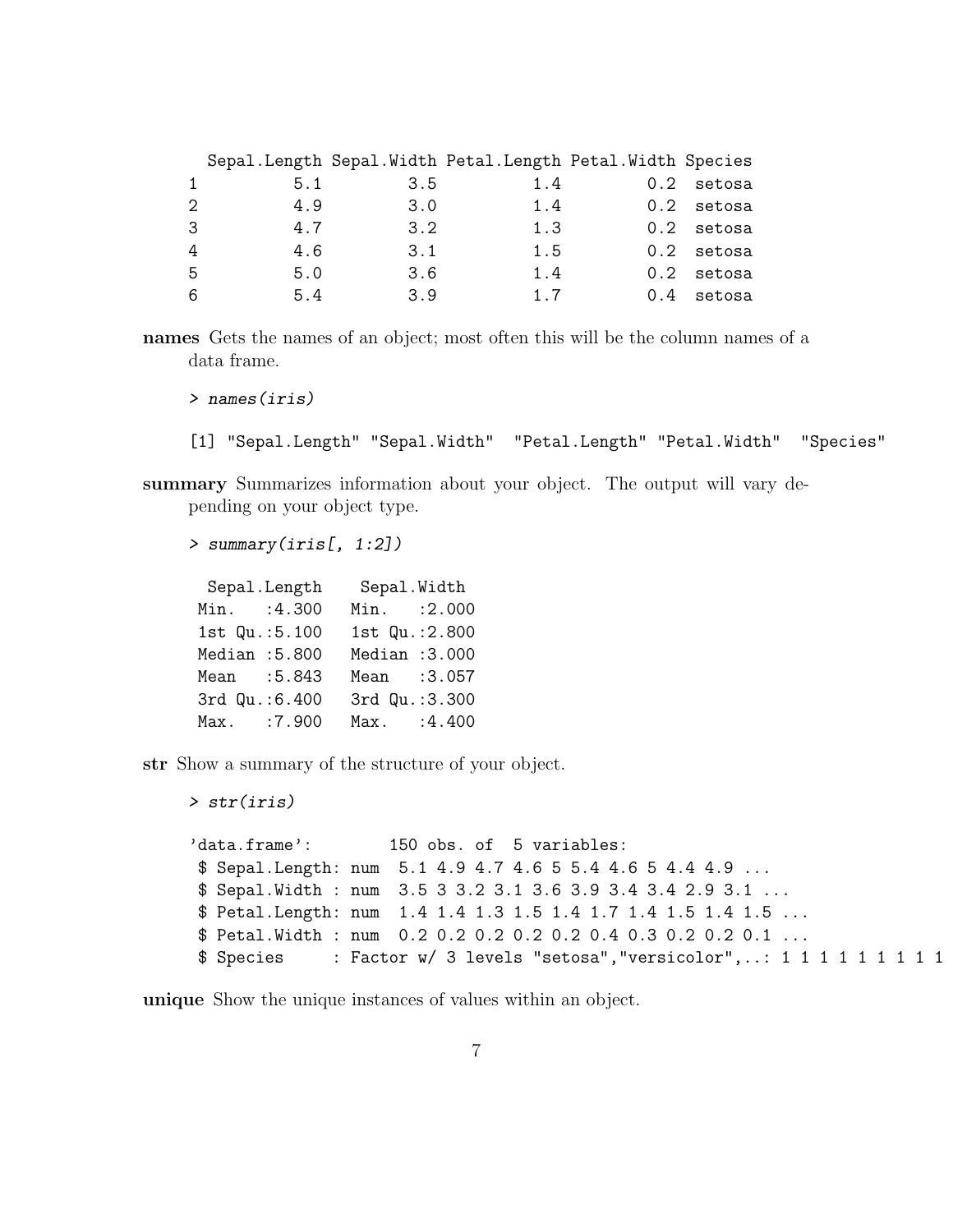```
> unique(iris$Species)
[1] setosa versicolor virginica
Levels: setosa versicolor virginica
```
max, min, range These do what you'd think they would.

```
> range(iris$Sepal.Length)
[1] 4.3 7.9
```
# <span id="page-7-0"></span>8 Subsetting and manipulation

R has many powerful functions for manipulating data. For now, we will focus on the basics.

First, let's create some data:

```
> d <- data.frame(species = c("A", "A", "B", "B", "C", "C"), count = c(9,+ 2, 5, 5, 7, 8))
```
Let's say we wanted to extract the counts for all of species A. Two basic ways we can do that are via indexing and via the subset function. For indexing we use square brackets. If we have rows and columns (as in a data frame), indexing takes the form of [row, column]. So, my.data.frame[1, ] would mean return the 1st row of the data frame. my.data.frame[2, 3] would mean return the value from the 2nd row and the 3rd column. Getting back to the species counts, here are two ways to start:

```
> d[d$species == "A", ]
 species count
1 A 9
2 A 2
> subset(d, species == "A")
```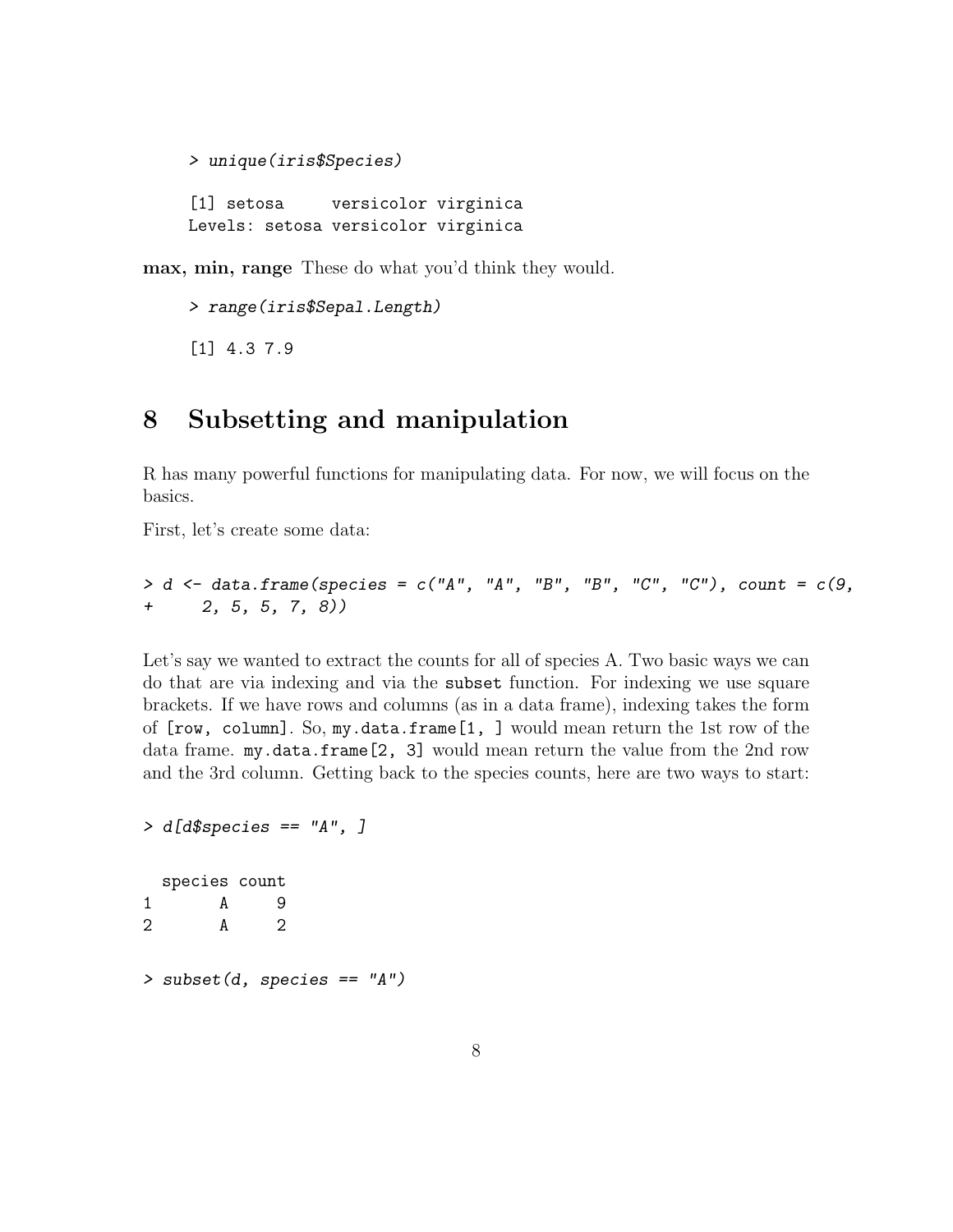|                   | species count |         |  |
|-------------------|---------------|---------|--|
| 1                 | А             | 9       |  |
| $\mathcal{D}_{1}$ | A             | $\cdot$ |  |

Or, if we knew these were the first two rows, we could have done this:

 $> d[1:2, ]$ species count 1 A 9 2 A 2

Or we could have removed all other rows:

```
> d[-c(3:6), ]species count
1 A 9
2 A 2
> d[-which(d$species %in% c("B", "C")), ]
 species count
1 A 9
2 A 2
> subset(d, !species %in% c("B", "C"))
 species count
1 A 9
2 A 2
```
transform is an elegant way to create new columns in a data frame based on existing data. E.g., say we wanted to create a column which was equal to the log of the species count column and another that was the square root of species count.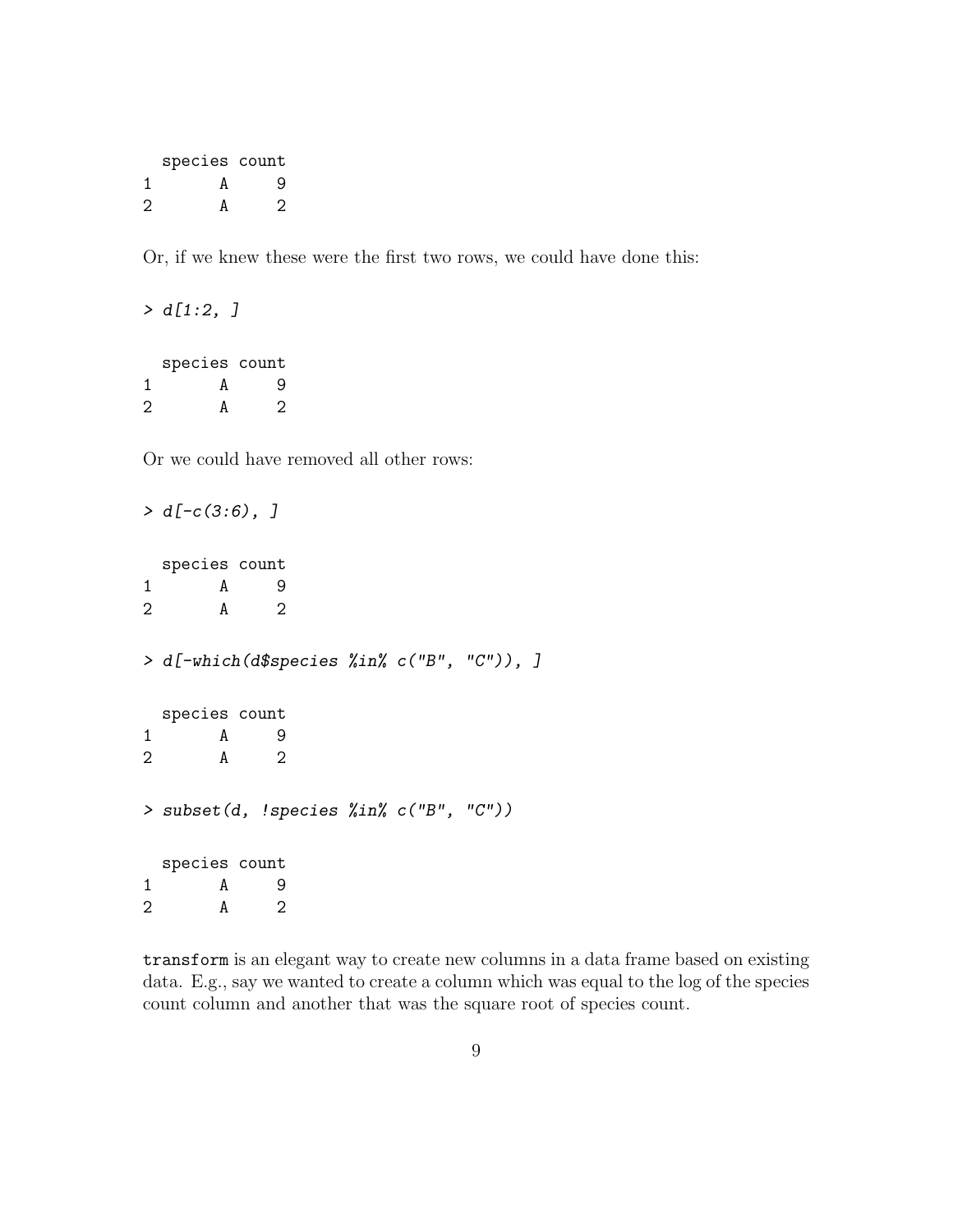```
> d <- transform(d, log.count = log(count), sqrt.count = sqrt(count))
> d
```

|                             |   |             | species count log.count sqrt.count |
|-----------------------------|---|-------------|------------------------------------|
| 1                           | А | 9 2.1972246 | 3.000000                           |
| $\mathcal{D}_{\mathcal{L}}$ | A | 2 0.6931472 | 1.414214                           |
| 3                           | B | 5 1.6094379 | 2.236068                           |
| 4                           | B | 5 1.6094379 | 2.236068                           |
| .5                          | C | 7 1.9459101 | 2.645751                           |
| 6                           | C | 8 2.0794415 | 2.828427                           |

Alternatively, we could have done this:

```
> d$log.count = log(d$count)
> d$sqrt.count = sqrt(d$count)
```
If we want to remove a column, we can set its value to NULL:

```
> d$sqrt.count <- NULL
> names(d)
```

```
[1] "species" "count" "log.count"
```
# <span id="page-9-0"></span>9 Programming concepts

A bit of familiarity with some standard programming concepts can help when getting started with R.

loops Loops repeat a section of code multiple times. They can be ended after a certain number of times or when a certain condition becomes true. Unlike many other languages, loops are generally discouraged in R since there are often more elegant and faster options available. Still, sometimes they are necessary, and sometimes they are simpler to code. Here's a basic "for loop":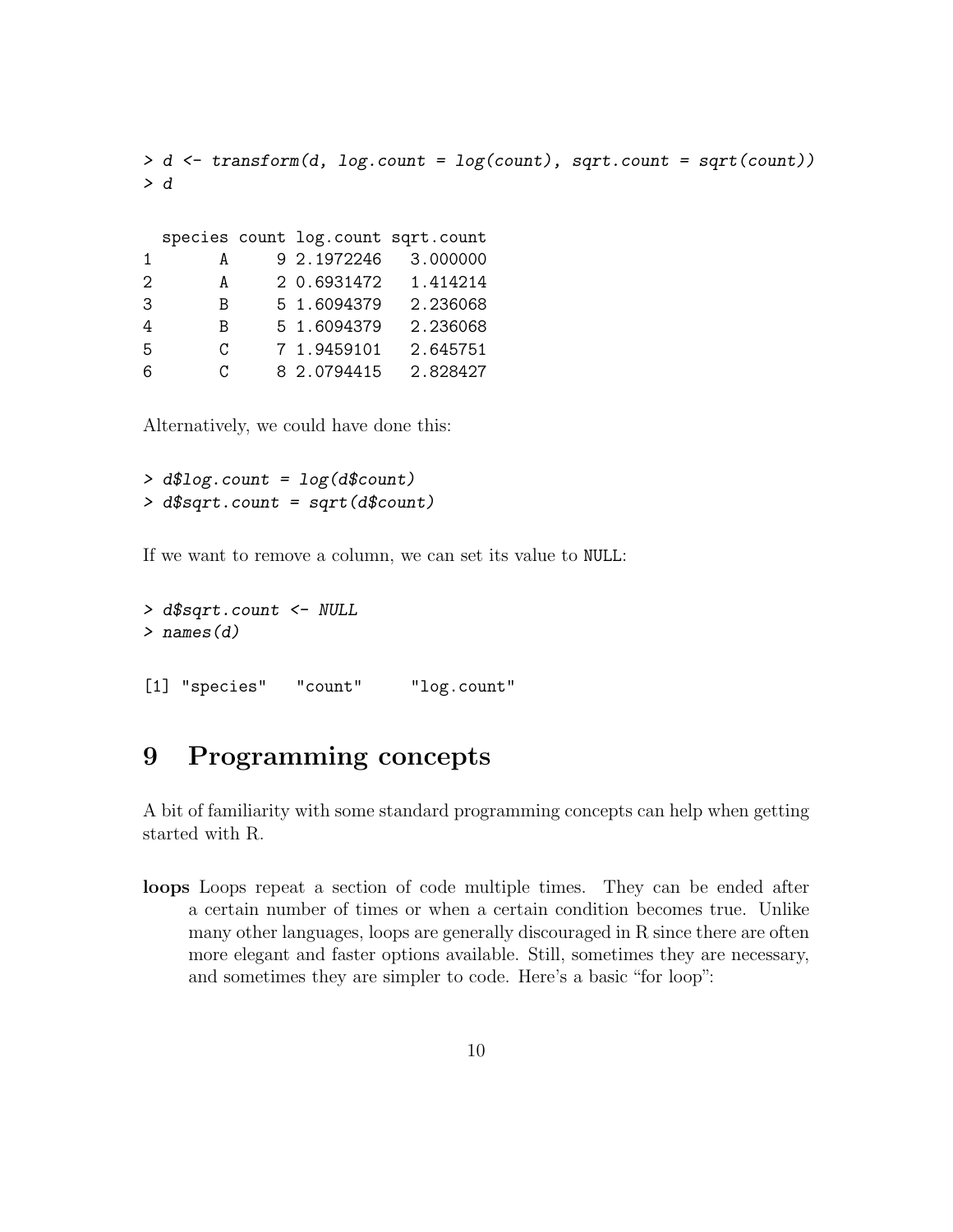```
> x < - 0> for (i in 1:3) {
+ i <- i + 1
+ print(i)
+ }
[1] 2
[1] 3
[1] 4
```
This is probably a good time to point out that R excels at vector and matrix operations but can be exceedingly slow at loops, especially if you are subsetting or manipulating your data with each loop. People will often suggest that you "vectorize" what you're doing. This means remove the loop and operate on the vector instead. Here's a simple example. system.time is just a function that times how long something takes. These both do the same thing but the first attempt is over a 1000 times slower. This can make a huge difference with long loops or big datasets. For example, here is the same operation in a loop and vectorized format:

```
> x \leftarrow runif(2e+05)> system.time(for (i in 1:2e+05) {
+ x[i] \leftarrow x[i] * 2+ })
  user system elapsed
 0.576 0.002 0.578
> system.time(x * 2)
  user system elapsed
      0 0 0
```
logical statements Operators such as  $\langle , \rangle$ ,  $\langle = , \rangle$  =, == can be combined with "and" operators & and/or "or" operators | to select data or check the values of an object. Use brackets to group logical statements. Another useful operator is %in% which checks which values from the first object are found in the second object.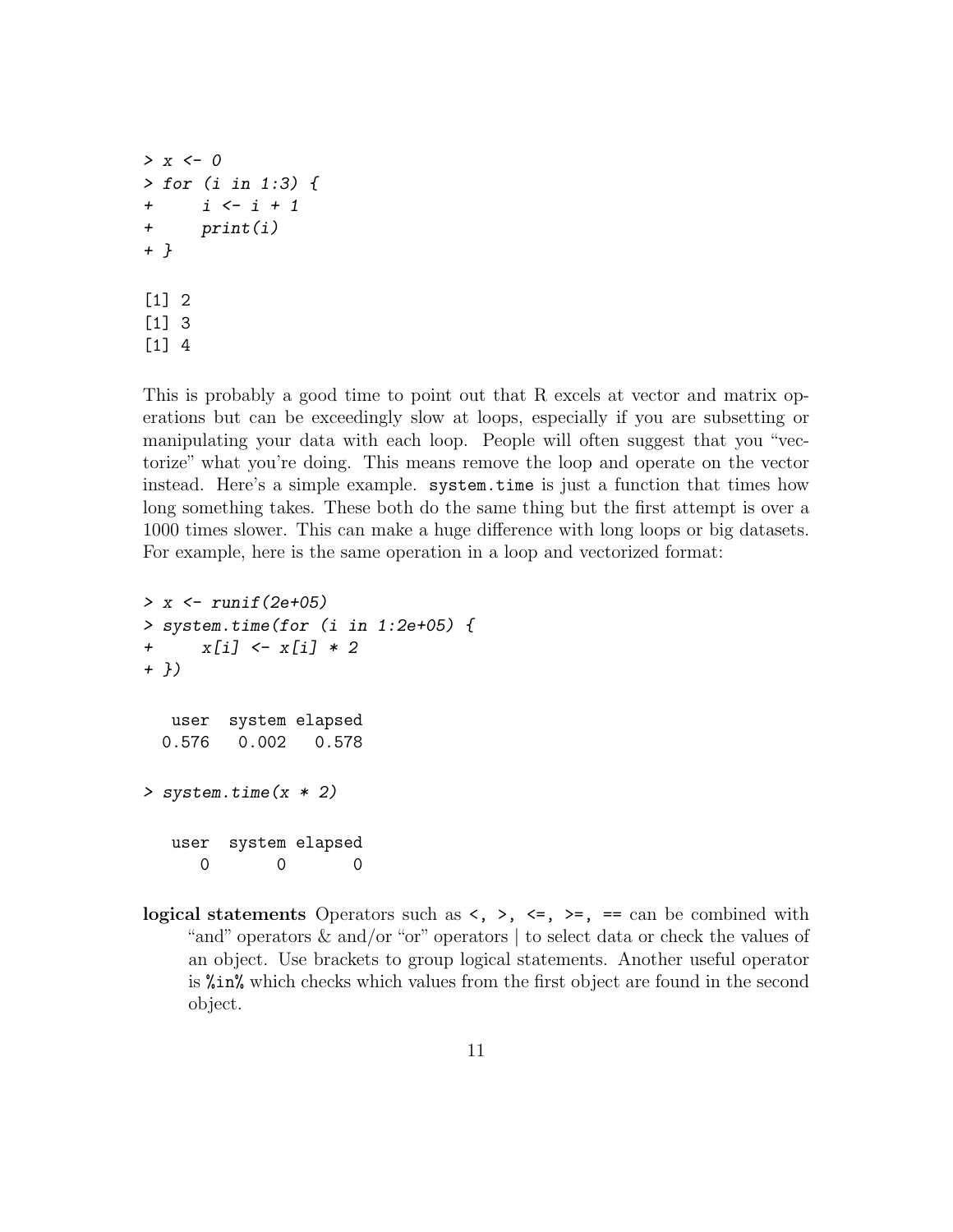$> x < -c(1, 2, 3)$  $> y \leftarrow c(2, 3, 4)$  $> x < y$ [1] TRUE TRUE TRUE  $> x[x < y]$ [1] 1 2 3  $> x$  % $in$ % y [1] FALSE TRUE TRUE > x[x %in% y] [1] 2 3  $> x[x \; \text{\%in\%} y \; \text{\&} \; x \; \text{\&} \; 2]$ [1] 2  $> x[x \; \text{\%in\% y} \; | \; x \leq 2]$ [1] 1 2 3  $> x[x \; %in\; y \; ] \; (x \le -2 \; & x > 1)]$ [1] 2 3

if else statements If else statements check is something is true. If the statement is true, they do one thing. If the statement if false, they do something else.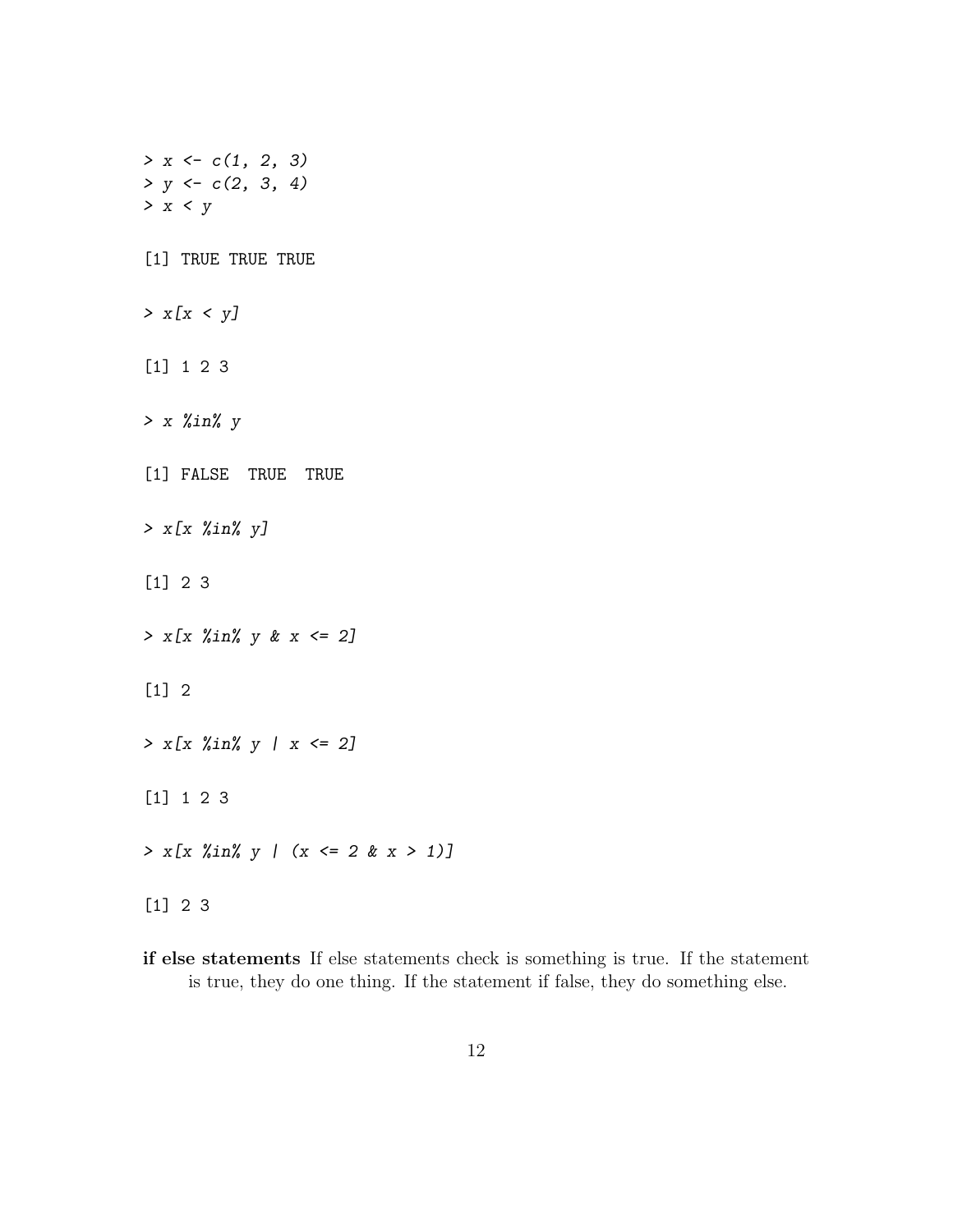```
> a < - 4> if (a < 3) {
+ a.is.small <- TRUE
+ } else {
+ a.is.small <- FALSE
+ }
> a.is.small
```
#### [1] FALSE

Keep in mind that you don't necessarily need an else statement. Also, if there is only one line after an if or else statement then you don't need the {}s.

functions Functions are chunks of code that typically fulfill one purpose. They take input values, do something to them or plot something, and can return values. This may seem abstract at this point, but functions are immensely useful. Essentially, they let you reuse bits of code and make your code more readable by making your intentions explicit. Almost any analysis in R that you do will at least make use of functions from packages. If your analysis gets slightly more complicated, you will quickly find that writing your own functions will simplify your work in the long run. You won't end up copying and pasting code and it will therefore be easier to maintain if you want to make changes to it.

As an example, we might rewrite a simplified version of the mean function like this:

```
> my.mean \leq function(x) sum(x)/length(x)
> my.macan(c(1, 6, 2, 9, 4))
```
[1] 4.4

### <span id="page-12-0"></span>10 A matter of style

Following a consistent style can make your code easier for you and others to read and, most importantly, reduce mistakes.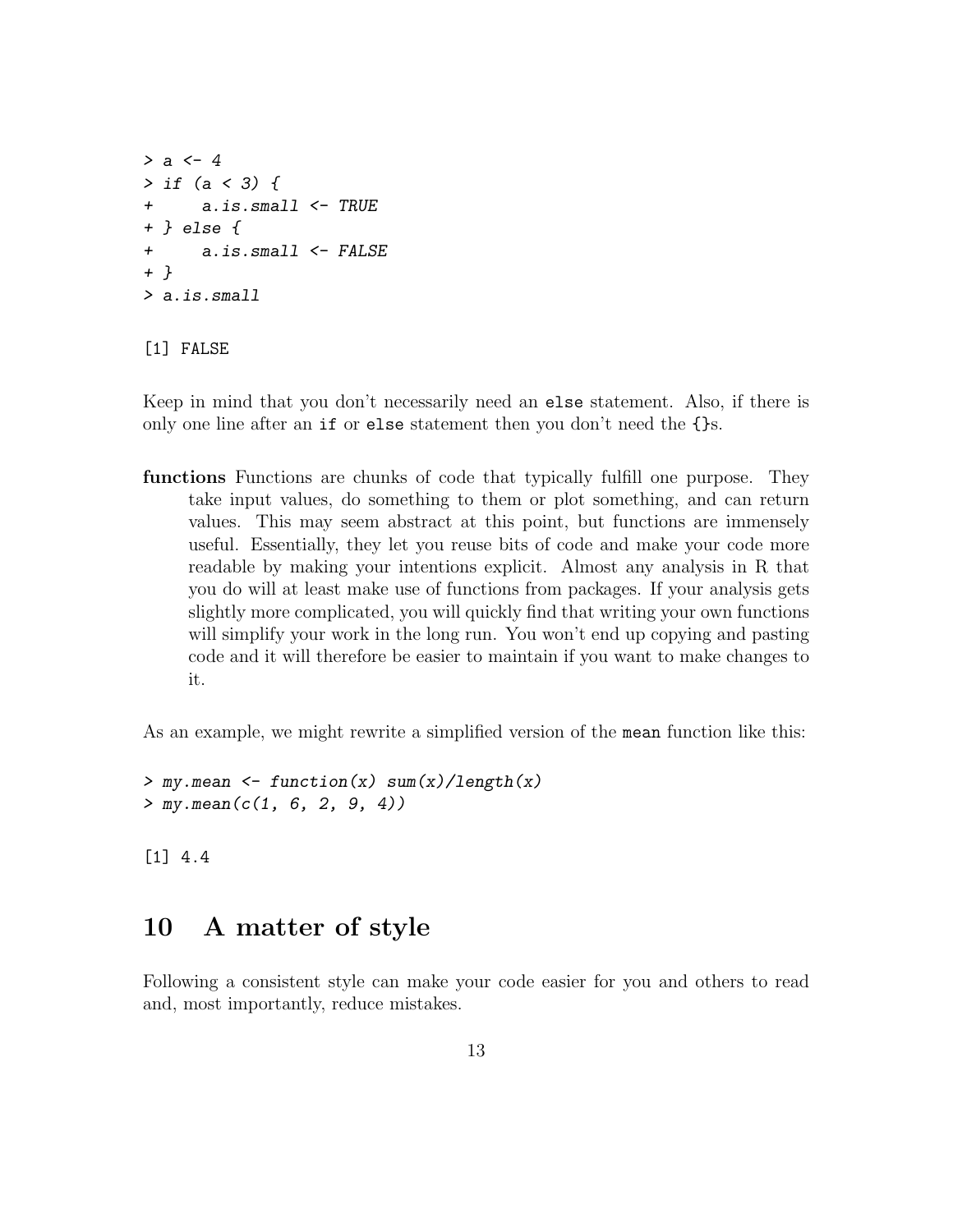There is no official style guide for coding in R, but the most frequently used guide is probably the one by Google: [http://google-styleguide.googlecode.com/svn/](http://google-styleguide.googlecode.com/svn/trunk/google-r-style.html) [trunk/google-r-style.html](http://google-styleguide.googlecode.com/svn/trunk/google-r-style.html)

As an alternative, see Hadley Wickham's: [http://had.co.nz/stat405/resources/](http://had.co.nz/stat405/resources/r-style-guide.html) [r-style-guide.html](http://had.co.nz/stat405/resources/r-style-guide.html)

## <span id="page-13-0"></span>11 Reading data in

Before you read data in, you'll want to make sure R knows what directory you are working in. On a Mac (or any Unix system) you can set the "working directory" like this (for Windows the directory name will start with something like  $c:$  /):

#### > setwd("~/Dropbox/presentations/r-intro/")

You can always check your current working directory with  $\text{getwd}()$ . Note that on a Mac (or any Unix system)  $\tilde{\phantom{a}}$  is an abbreviation for your home directory.

#### > getwd()

#### [1] "/Users/seananderson/Dropbox/presentations/r-intro"

There are many ways to read in your data. Here are some common ways:

read.csv Reads your data from a .csv file.

read.table Reads your data from any plain text based format.

load Loads data from a .rda or .Rdata file that was previously saved.

scan The most basic way to import your data. Still useful for text files with one column of data.

read.csv is a special version of read.table that has defaults that work well for .csv files. A common question is whether you can read Excel files into R. The answer is yes (via a package such as gdata), but it's usually not advisable. File formats change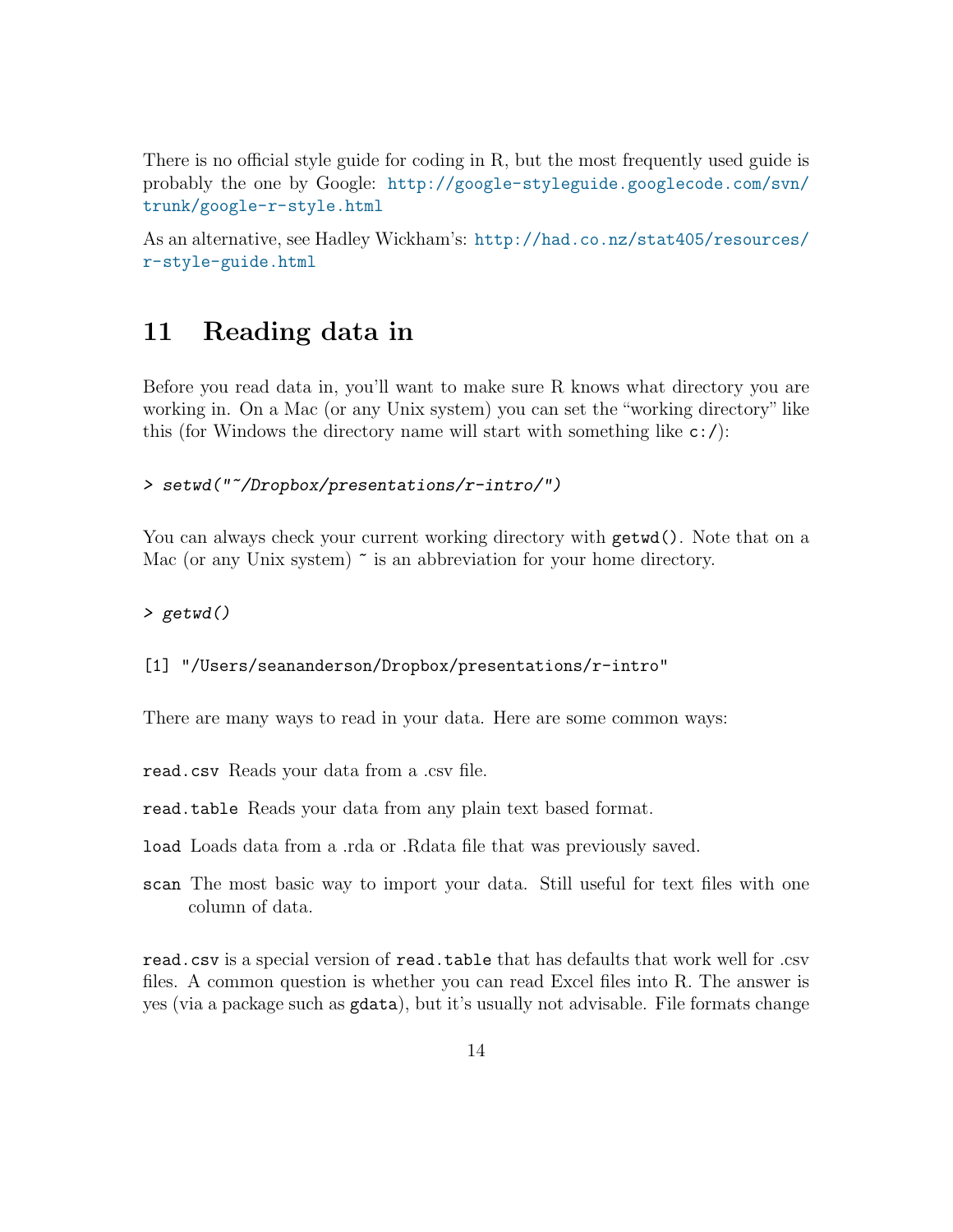through the years (and even from computer to computer) and you want your data in as simple and longterm a format as possible. Plus, formatting in spreadsheets can have strange consequences when read directly into R. So, save your spreadhsheet as a .csv or tab delimited file first.

### <span id="page-14-0"></span>12 Getting data out

write.csv Writes your data to a .csv file.

- write.table Writes your data to whatever format you'd like.
- save Saves an object to an R data file. Conventional file extensions are .rda or .Rdata.
- save.image Saves all objects in memory to a file named .Rdata unless you specify otherwise.

# <span id="page-14-1"></span>13 Packages

Packages contain groups of functions, usually for a specific purpose. All the functions come with help files. Sometimes the package comes with a vignette, which is a fancy name for a helpful manual written by the package author or authors.

To install a package you can do so via the R or RStudio menu system or type something like the following, in this case to install the package beanplot:

```
install.packages("beanplot")
```
After you've installed a package, you can load it with the library or require commands. These do nearly the same thing, read the help files if you're curious about the difference.

```
require(beanplot)
```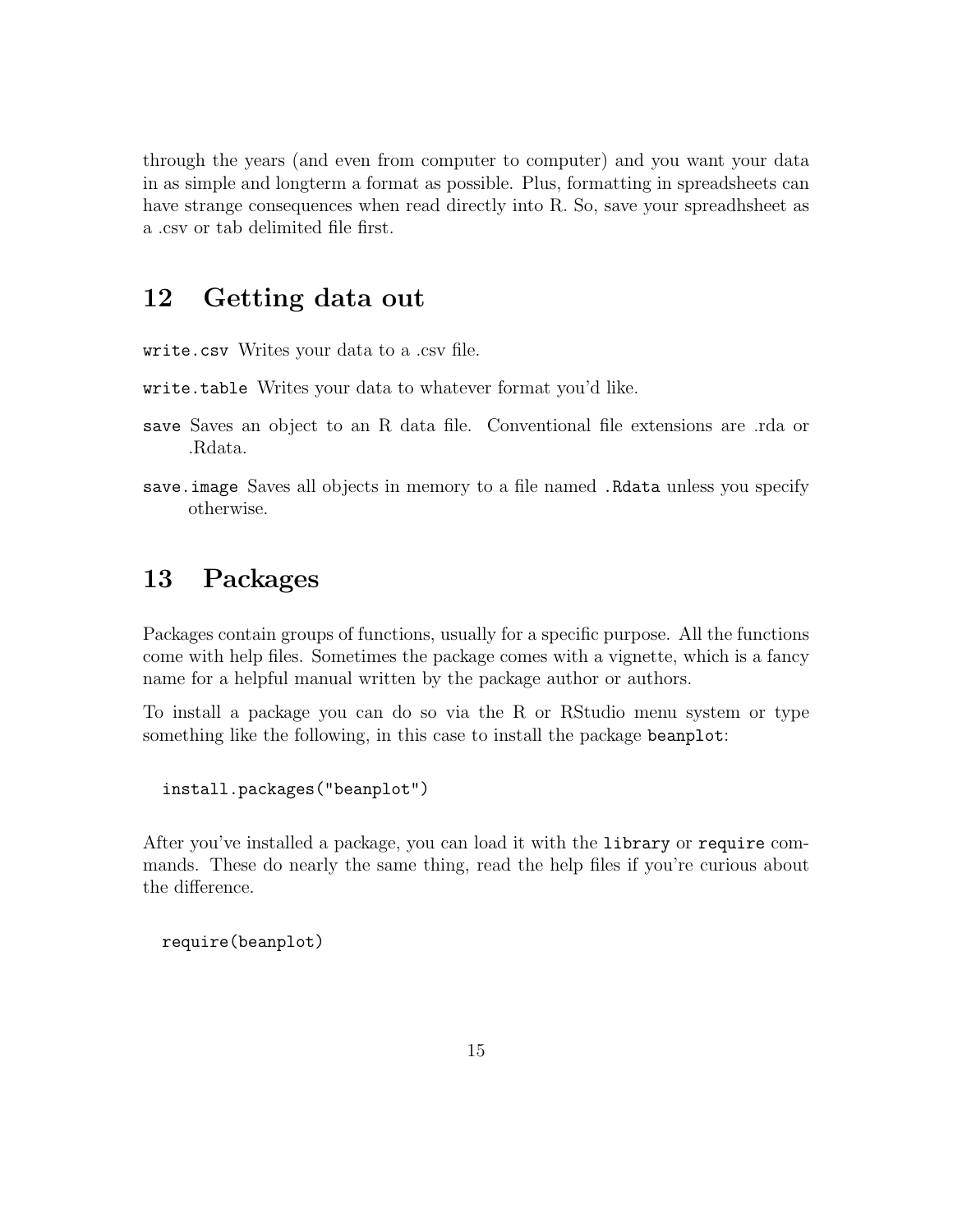R comes with many packages that the maintainers of R have deemed general and useful enough to be loaded automatically. For example, plot is part of the graphics package that is automatically loaded when you start R.

Want to check for a vignette?

vignette(beanplot)

# <span id="page-15-0"></span>14 Getting help

Knowing how to get help on R functions is vital. It is expected that you will read the help files and they are often surprisingly detailed and helpful — particularly the examples at the bottom.

The most basic way to get help is with the ? before a function name. E.g., ?plot will bring up the help screen for the function plot. The question mark is your best friend in R!

Other tricks you may find helpful:

- RSiteSearch This searches the R-help listserve in a browser. You may want to refine what aspects of the listserve are searched once the results appear by ticking off additional boxes.
- sos package and ??? If you're trying to find a package or function to do something, odds are someone's already written it. Try ??? and you'll often be amazed.

require(sos) ???"multimodel averaging"

websites There are lots. One favourite is <http://www.rseek.org/>. <http://stackoverflow.com/> and the related <http://stats.stackexchange.com/> are also very good.

books There are lots of good books. All recent Springer books are available as PDF downloads on the SFU network <http://springerlink.com/content/> Peter Dalgaard's *Introductory Statistics with*  $R$  is a classic starting point. Venables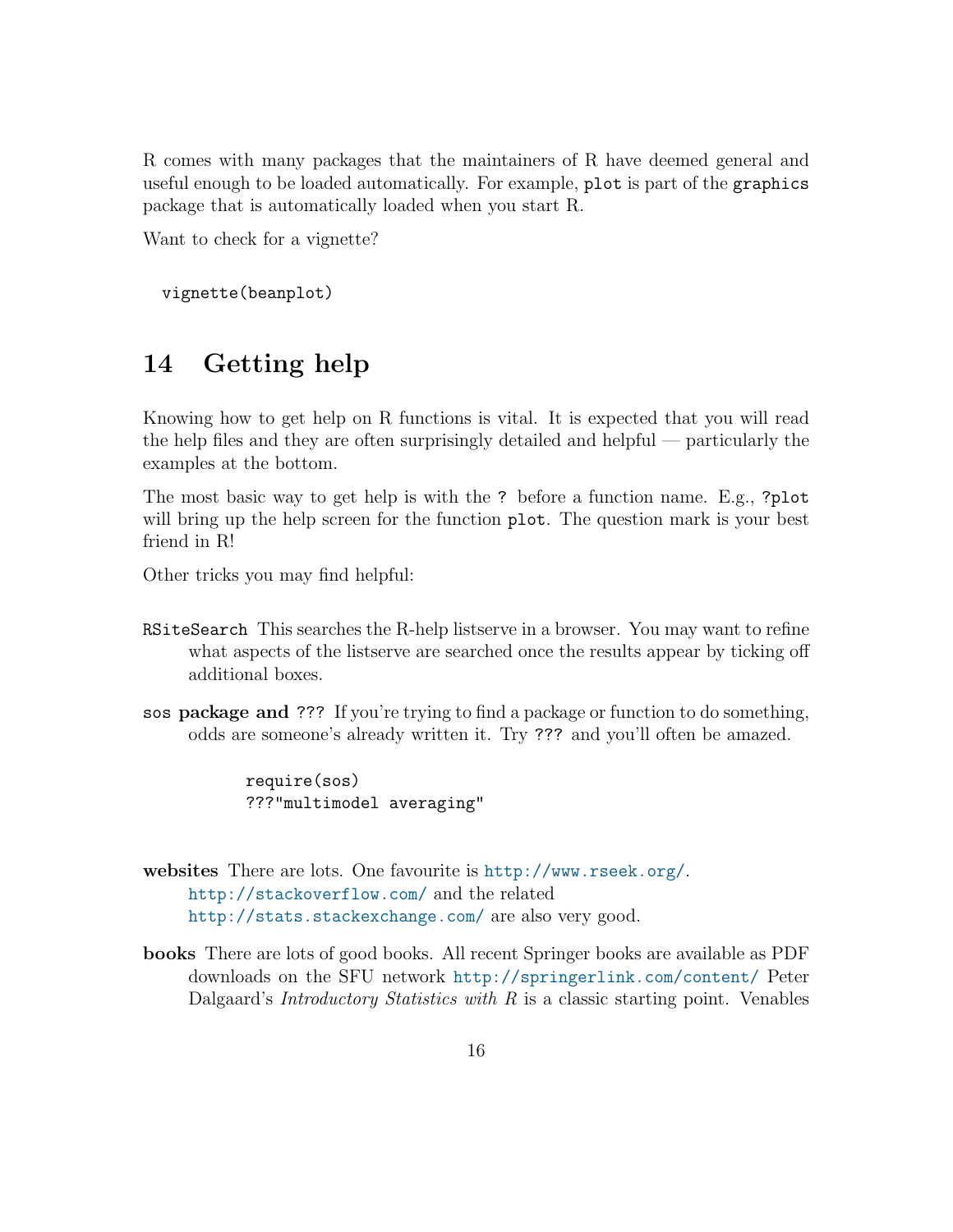and Ripley's Modern Applied Statistics with S is nearly essential. Both of these books are surprisingly readable. As is Zuur, Ieno, and Meesters's A Beginner's Guide to R.

# <span id="page-16-0"></span>15 Basic plotting

Personally, I find visualizing data where R really shines. There are almost no limits to what you can create visually via R, although some of the syntax and tricks to achieve what you want may seem arcane at first. I will save most plotting for another day, but to get you started, let's use the plot function and explain a few of the options.

```
> par(cex = 0.6)> plot(iris$Sepal.Length, iris$Sepal.Width, pch = 19, col = "#00000080",
+ xlab = "Sepal length", ylab = "Sepal width")
```